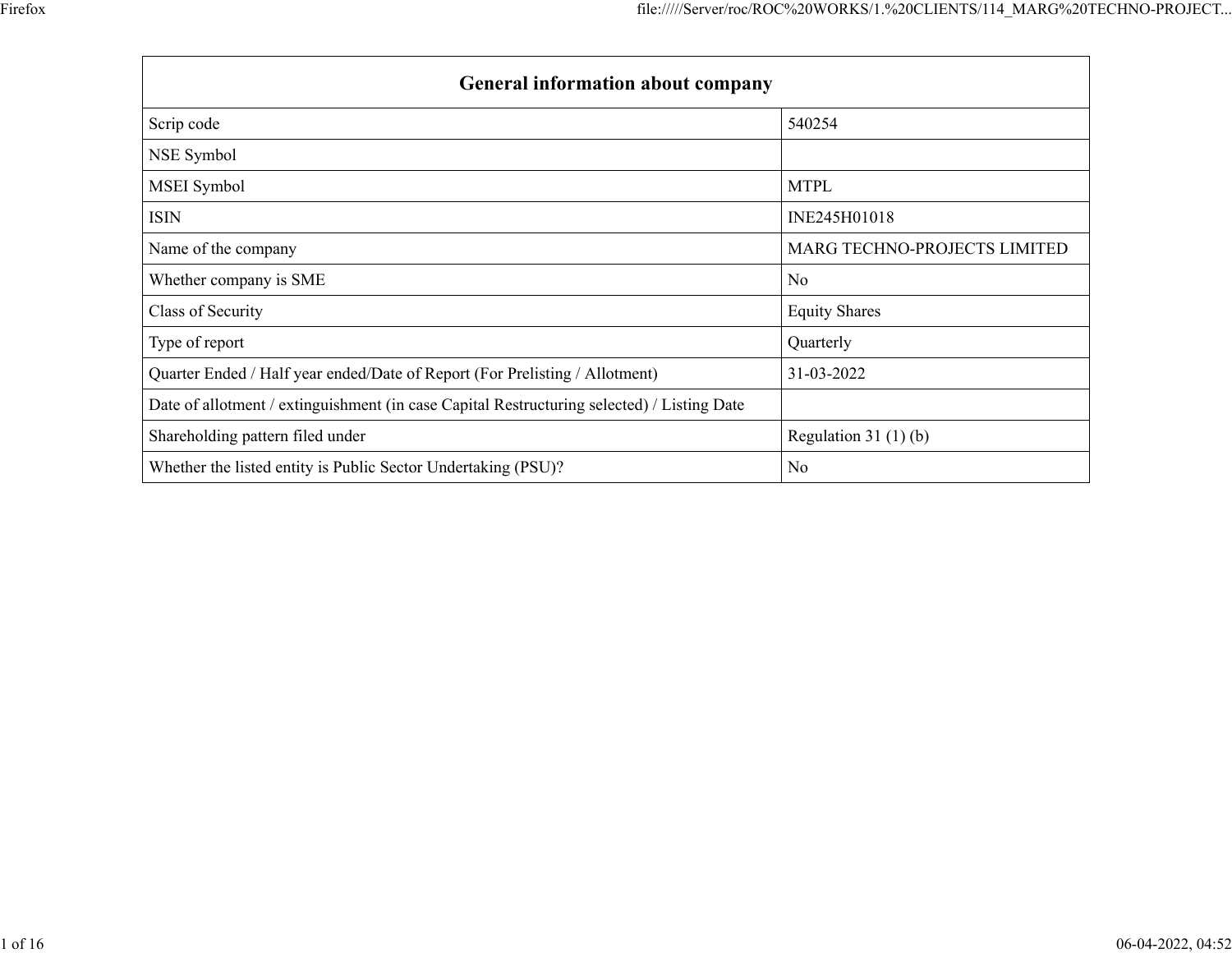|                | <b>Declaration</b>                                                                        |                |                                |                       |                            |  |  |  |  |  |  |
|----------------|-------------------------------------------------------------------------------------------|----------------|--------------------------------|-----------------------|----------------------------|--|--|--|--|--|--|
| Sr.<br>No.     | Particular                                                                                | Yes/No         | Promoter and<br>Promoter Group | Public<br>shareholder | Non Promoter-Non<br>Public |  |  |  |  |  |  |
|                | Whether the Listed Entity has issued any partly paid up<br>shares?                        | N <sub>o</sub> | N <sub>0</sub>                 | N <sub>o</sub>        | N <sub>o</sub>             |  |  |  |  |  |  |
| $\overline{2}$ | Whether the Listed Entity has issued any Convertible<br>Securities?                       | N <sub>0</sub> | N <sub>0</sub>                 | No                    | N <sub>o</sub>             |  |  |  |  |  |  |
| 3              | Whether the Listed Entity has issued any Warrants?                                        | N <sub>o</sub> | N <sub>o</sub>                 | N <sub>o</sub>        | N <sub>o</sub>             |  |  |  |  |  |  |
| $\overline{4}$ | Whether the Listed Entity has any shares against which<br>depository receipts are issued? | N <sub>o</sub> | N <sub>0</sub>                 | N <sub>0</sub>        | N <sub>0</sub>             |  |  |  |  |  |  |
| 5              | Whether the Listed Entity has any shares in locked-in?                                    | N <sub>o</sub> | No                             | No                    | N <sub>o</sub>             |  |  |  |  |  |  |
| 6              | Whether any shares held by promoters are pledge or<br>otherwise encumbered?               | N <sub>o</sub> | N <sub>0</sub>                 |                       |                            |  |  |  |  |  |  |
| $\overline{7}$ | Whether company has equity shares with differential<br>voting rights?                     | N <sub>o</sub> | N <sub>0</sub>                 | No                    | N <sub>o</sub>             |  |  |  |  |  |  |
| 8              | Whether the listed entity has any significant beneficial<br>owner?                        | N <sub>o</sub> |                                |                       |                            |  |  |  |  |  |  |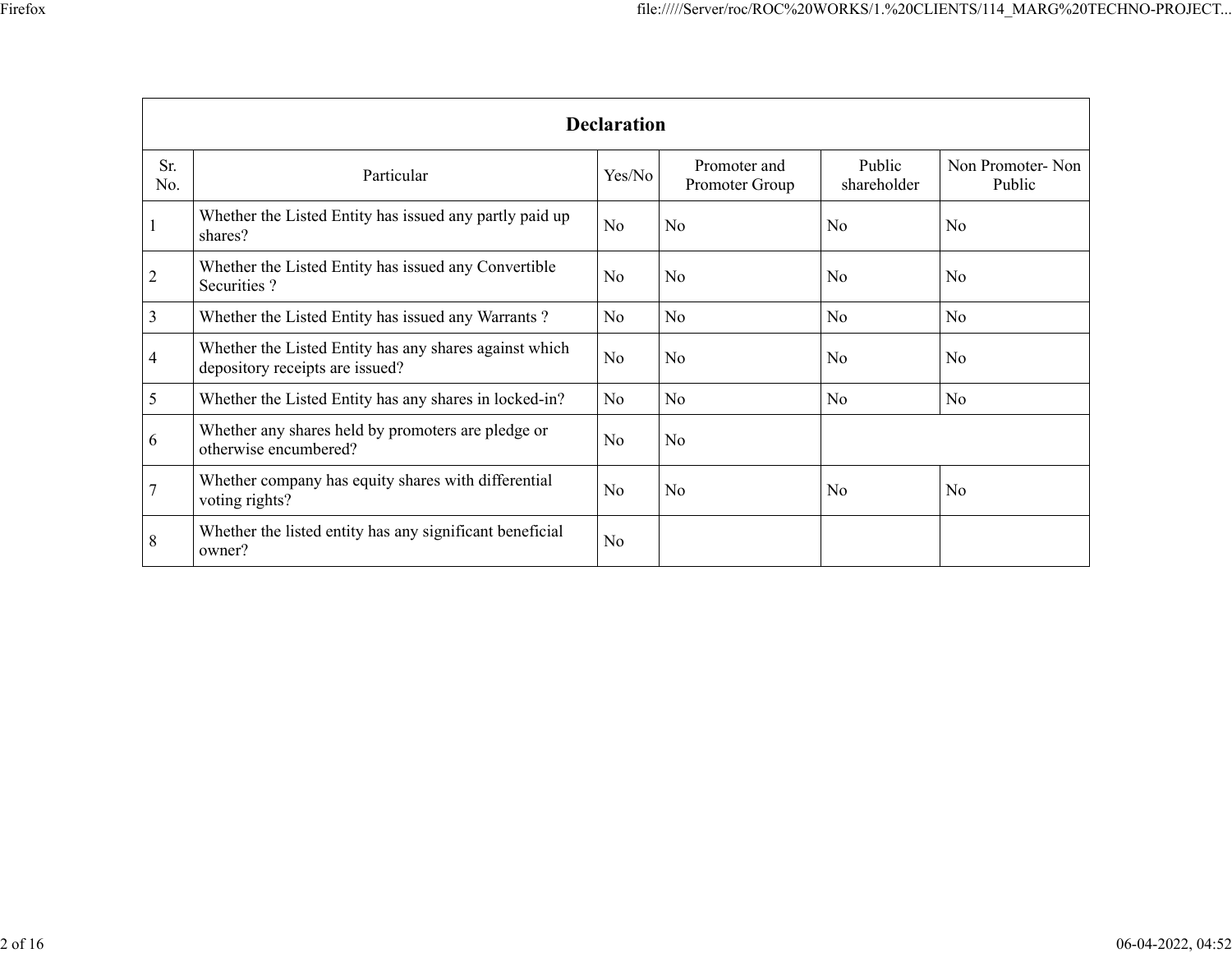|                 | Table I - Summary Statement holding of specified securities |                       |                                   |                                            |                                              |                                  |                                                                          |                                                                  |               |         |                     |  |
|-----------------|-------------------------------------------------------------|-----------------------|-----------------------------------|--------------------------------------------|----------------------------------------------|----------------------------------|--------------------------------------------------------------------------|------------------------------------------------------------------|---------------|---------|---------------------|--|
|                 |                                                             | Nos. Of               | No. of                            | No. Of<br>Partly                           | No. Of<br>shares                             | Total nos.<br>shares held        | Shareholding as<br>a % of total no.<br>of shares                         | Number of Voting Rights held in each<br>class of securities (IX) |               |         |                     |  |
| Category<br>(I) | Category of<br>shareholder                                  | shareholders<br>(III) | fully paid<br>up equity<br>shares | paid-up<br>equity<br>shares<br>held<br>(V) | underlying<br>Depository<br>Receipts<br>(VI) | $(VII) =$<br>$(IV)+(V)+$<br>(VI) | (calculated as<br>per SCRR,<br>1957) (VIII) As<br>$a\%$ of<br>$(A+B+C2)$ | No of Voting (XIV) Rights                                        |               |         | Total as a          |  |
|                 | (II)                                                        |                       | held (IV)                         |                                            |                                              |                                  |                                                                          | Class<br>eg: $X$                                                 | Class<br>eg:y | Total   | $%$ of<br>$(A+B+C)$ |  |
| (A)             | Promoter $&$<br>Promoter<br>Group                           | 5                     | 4366170                           |                                            |                                              | 4366170                          | 72.77                                                                    | 4366170                                                          |               | 4366170 | 72.77               |  |
| (B)             | Public                                                      | 909                   | 1633830                           |                                            |                                              | 1633830                          | 27.23                                                                    | 1633830                                                          |               | 1633830 | 27.23               |  |
| (C)             | Non<br>Promoter-<br>Non Public                              |                       |                                   |                                            |                                              |                                  |                                                                          |                                                                  |               |         |                     |  |
| (C1)            | <b>Shares</b><br>underlying<br>DRs                          |                       |                                   |                                            |                                              |                                  |                                                                          |                                                                  |               |         |                     |  |
| (C2)            | Shares held<br>by<br>Employee<br>Trusts                     |                       |                                   |                                            |                                              |                                  |                                                                          |                                                                  |               |         |                     |  |
|                 | Total                                                       | 914                   | 6000000                           |                                            |                                              | 6000000                          | 100                                                                      | 6000000                                                          |               | 6000000 | 100                 |  |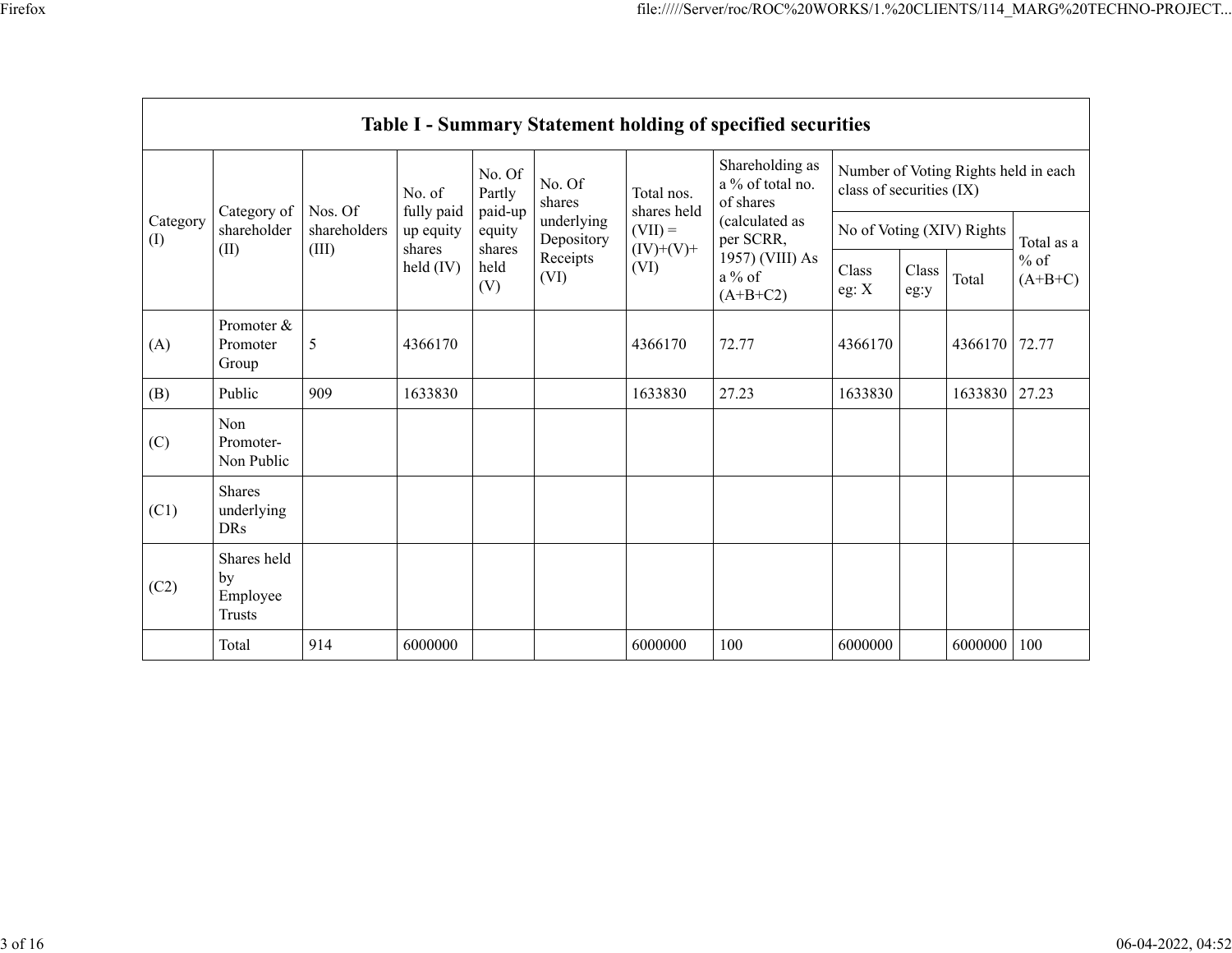|                 |                                                |                                                      |                                               |                                                                                                             | Table I - Summary Statement holding of specified securities                                                |            |                                               |                         |                                                         |                                       |  |
|-----------------|------------------------------------------------|------------------------------------------------------|-----------------------------------------------|-------------------------------------------------------------------------------------------------------------|------------------------------------------------------------------------------------------------------------|------------|-----------------------------------------------|-------------------------|---------------------------------------------------------|---------------------------------------|--|
| Category<br>(1) | Category of<br>shareholder                     | No. Of<br><b>Shares</b><br>Underlying<br>Outstanding | No. of<br>Shares<br>Underlying<br>Outstanding | No. Of Shares<br>Underlying<br>Outstanding<br>convertible<br>securities and                                 | Shareholding, as<br>a % assuming full<br>conversion of<br>convertible<br>securities (as a<br>percentage of |            | Number of<br>Locked in<br>shares (XII)        | <b>Shares</b><br>(XIII) | Number of<br>pledged or<br>otherwise<br>encumbered      | Number of<br>equity shares<br>held in |  |
|                 | (II)                                           | convertible<br>securities $(X)$                      | Warrants<br>$(X_i)$                           | No. Of<br>diluted share<br>capital) $(XI)$ =<br>Warrants (Xi)<br>$(VII)+(X)$ As a %<br>(a)<br>of $(A+B+C2)$ |                                                                                                            | No.<br>(a) | As a $%$<br>of total<br>Shares<br>held<br>(b) | No.<br>(a)              | As a %<br>of total<br>Shares<br>$\text{held}(\text{b})$ | dematerialized<br>form $(XIV)$        |  |
| (A)             | Promoter &<br>Promoter<br>Group                |                                                      |                                               |                                                                                                             | 72.77                                                                                                      |            |                                               |                         |                                                         | 4366170                               |  |
| (B)             | Public                                         |                                                      |                                               |                                                                                                             | 27.23                                                                                                      |            |                                               |                         |                                                         | 1556030                               |  |
| (C)             | Non<br>Promoter-<br>Non Public                 |                                                      |                                               |                                                                                                             |                                                                                                            |            |                                               |                         |                                                         |                                       |  |
| (C1)            | <b>Shares</b><br>underlying<br><b>DRs</b>      |                                                      |                                               |                                                                                                             |                                                                                                            |            |                                               |                         |                                                         |                                       |  |
| (C2)            | Shares held<br>by<br>Employee<br><b>Trusts</b> |                                                      |                                               |                                                                                                             |                                                                                                            |            |                                               |                         |                                                         |                                       |  |
|                 | Total                                          |                                                      |                                               |                                                                                                             | 100                                                                                                        |            |                                               |                         |                                                         | 5922200                               |  |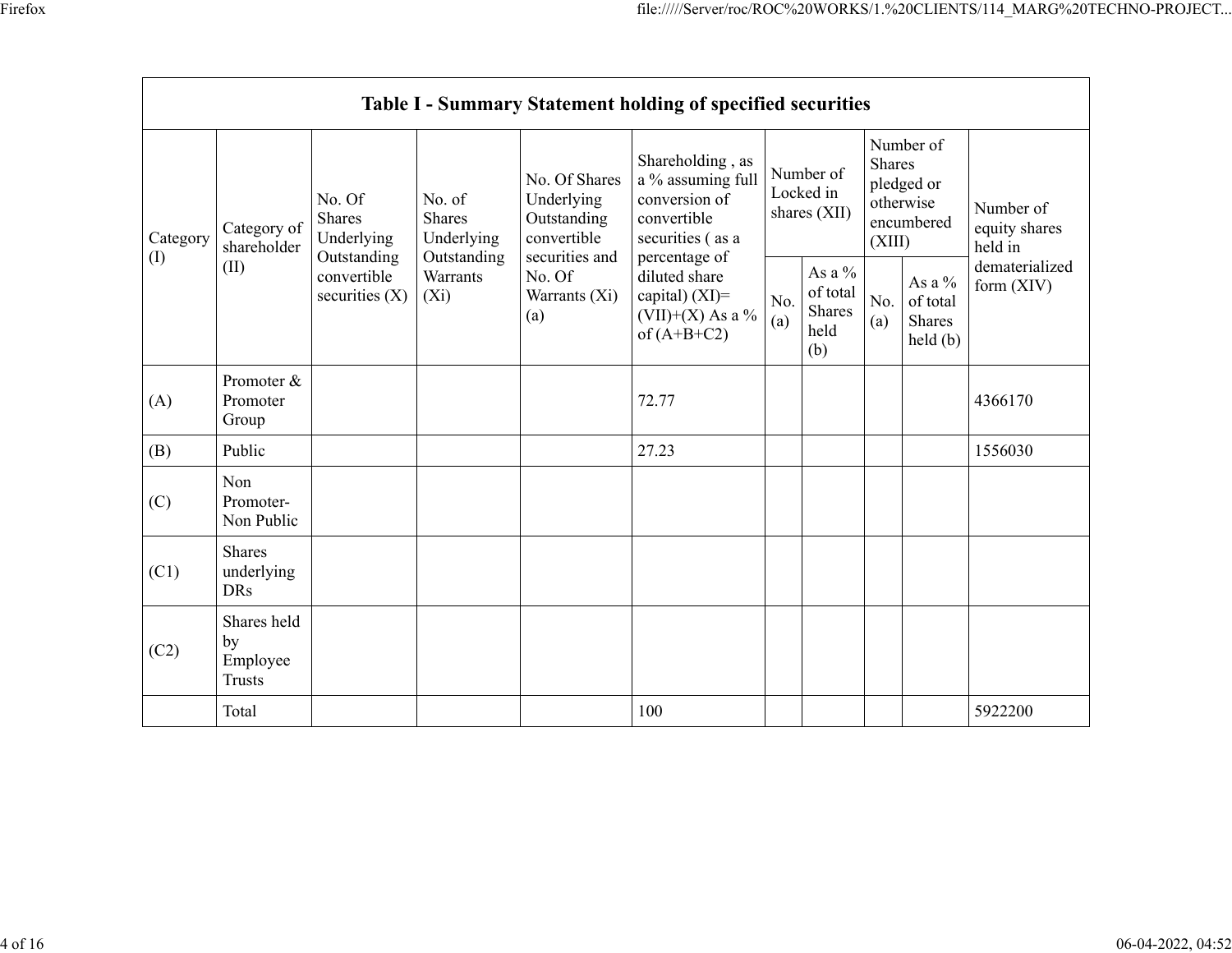|                                                                                             | Table II - Statement showing shareholding pattern of the Promoter and Promoter Group                    |                                  |                                   |                            |                          |                      |                                           |                                                                  |               |         |                                 |
|---------------------------------------------------------------------------------------------|---------------------------------------------------------------------------------------------------------|----------------------------------|-----------------------------------|----------------------------|--------------------------|----------------------|-------------------------------------------|------------------------------------------------------------------|---------------|---------|---------------------------------|
|                                                                                             |                                                                                                         |                                  | No. of                            | No.<br><b>Of</b><br>Partly | No. Of<br>shares         | Total nos.<br>shares | Shareholding<br>as a % of<br>total no. of | Number of Voting Rights held in<br>each class of securities (IX) |               |         |                                 |
| Sr.                                                                                         | Category & Name<br>of the<br>Shareholders (I)                                                           | Nos. Of<br>shareholders<br>(III) | fully paid<br>up equity<br>shares | paid-<br>up<br>equity      | underlying<br>Depository | held (VII)<br>$=$    | shares<br>(calculated as<br>per SCRR,     | No of Voting (XIV) Rights                                        |               |         | Total<br>as a $%$               |
|                                                                                             |                                                                                                         |                                  | held (IV)                         | shares<br>held<br>(V)      | Receipts<br>(VI)         | $(IV)+(V)+$<br>(VI)  | 1957) (VIII)<br>As a % of<br>$(A+B+C2)$   | Class eg:<br>$\mathbf X$                                         | Class<br>eg:y | Total   | of<br>Total<br>Voting<br>rights |
| $\boldsymbol{\mathsf{A}}$                                                                   | Table II - Statement showing shareholding pattern of the Promoter and Promoter Group                    |                                  |                                   |                            |                          |                      |                                           |                                                                  |               |         |                                 |
| (1)                                                                                         | Indian                                                                                                  |                                  |                                   |                            |                          |                      |                                           |                                                                  |               |         |                                 |
| (a)                                                                                         | Individuals/Hindu<br>undivided Family                                                                   | 5                                | 4366170                           |                            |                          | 4366170              | 72.77                                     | 4366170                                                          |               | 4366170 | 72.77                           |
| Sub-Total<br>(A)(1)                                                                         |                                                                                                         | 5                                | 4366170                           |                            |                          | 4366170              | 72.77                                     | 4366170                                                          |               | 4366170 | 72.77                           |
| (2)                                                                                         | Foreign                                                                                                 |                                  |                                   |                            |                          |                      |                                           |                                                                  |               |         |                                 |
| Total<br>Shareholding<br>of Promoter<br>and Promoter<br>Group<br>$(A)= (A)$<br>$(1)+(A)(2)$ |                                                                                                         | 5                                | 4366170                           |                            |                          | 4366170              | 72.77                                     | 4366170                                                          |               | 4366170 | 72.77                           |
| $\, {\bf B}$                                                                                | Table III - Statement showing shareholding pattern of the Public shareholder                            |                                  |                                   |                            |                          |                      |                                           |                                                                  |               |         |                                 |
| (1)                                                                                         | Institutions                                                                                            |                                  |                                   |                            |                          |                      |                                           |                                                                  |               |         |                                 |
| (3)                                                                                         | Non-institutions                                                                                        |                                  |                                   |                            |                          |                      |                                           |                                                                  |               |         |                                 |
| (a(i))                                                                                      | Individuals -<br>i.Individual<br>shareholders<br>holding nominal<br>share capital up to<br>Rs. 2 lakhs. | 883                              | 311921                            |                            |                          | 311921               | 5.2                                       | 311921                                                           |               | 311921  | 5.2                             |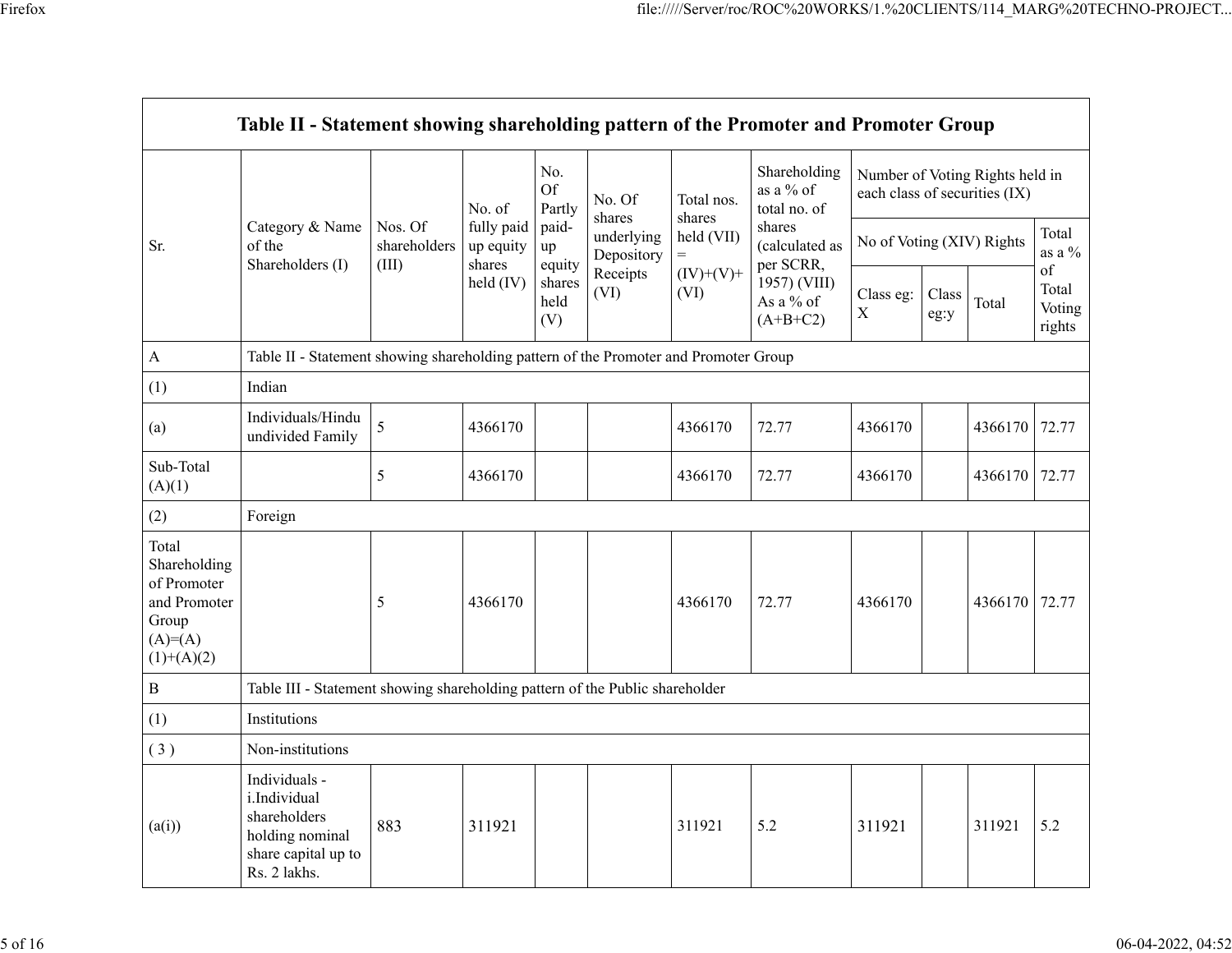| (a(ii))                                                                        | Individuals - ii.<br>Individual<br>shareholders<br>holding nominal<br>share capital in<br>excess of Rs. 2<br>lakhs. | 15  | 1295779 |  | 1295779 | 21.6  | 1295779 | 1295779 | 21.6  |
|--------------------------------------------------------------------------------|---------------------------------------------------------------------------------------------------------------------|-----|---------|--|---------|-------|---------|---------|-------|
| (e)                                                                            | Any Other<br>(specify)                                                                                              | 11  | 26130   |  | 26130   | 0.44  | 26130   | 26130   | 0.44  |
| Sub-Total<br>(B)(3)                                                            |                                                                                                                     | 909 | 1633830 |  | 1633830 | 27.23 | 1633830 | 1633830 | 27.23 |
| <b>Total Public</b><br>Shareholding<br>$(B)= (B)$<br>$(1)+(B)$<br>$(2)+(B)(3)$ |                                                                                                                     | 909 | 1633830 |  | 1633830 | 27.23 | 1633830 | 1633830 | 27.23 |
| $\mathcal{C}$                                                                  | Table IV - Statement showing shareholding pattern of the Non Promoter- Non Public shareholder                       |     |         |  |         |       |         |         |       |
| Total (<br>$A+B+C2$ )                                                          |                                                                                                                     | 914 | 6000000 |  | 6000000 | 100   | 6000000 | 6000000 | 100   |
| Total<br>$(A+B+C)$                                                             |                                                                                                                     | 914 | 6000000 |  | 6000000 | 100   | 6000000 | 6000000 | 100   |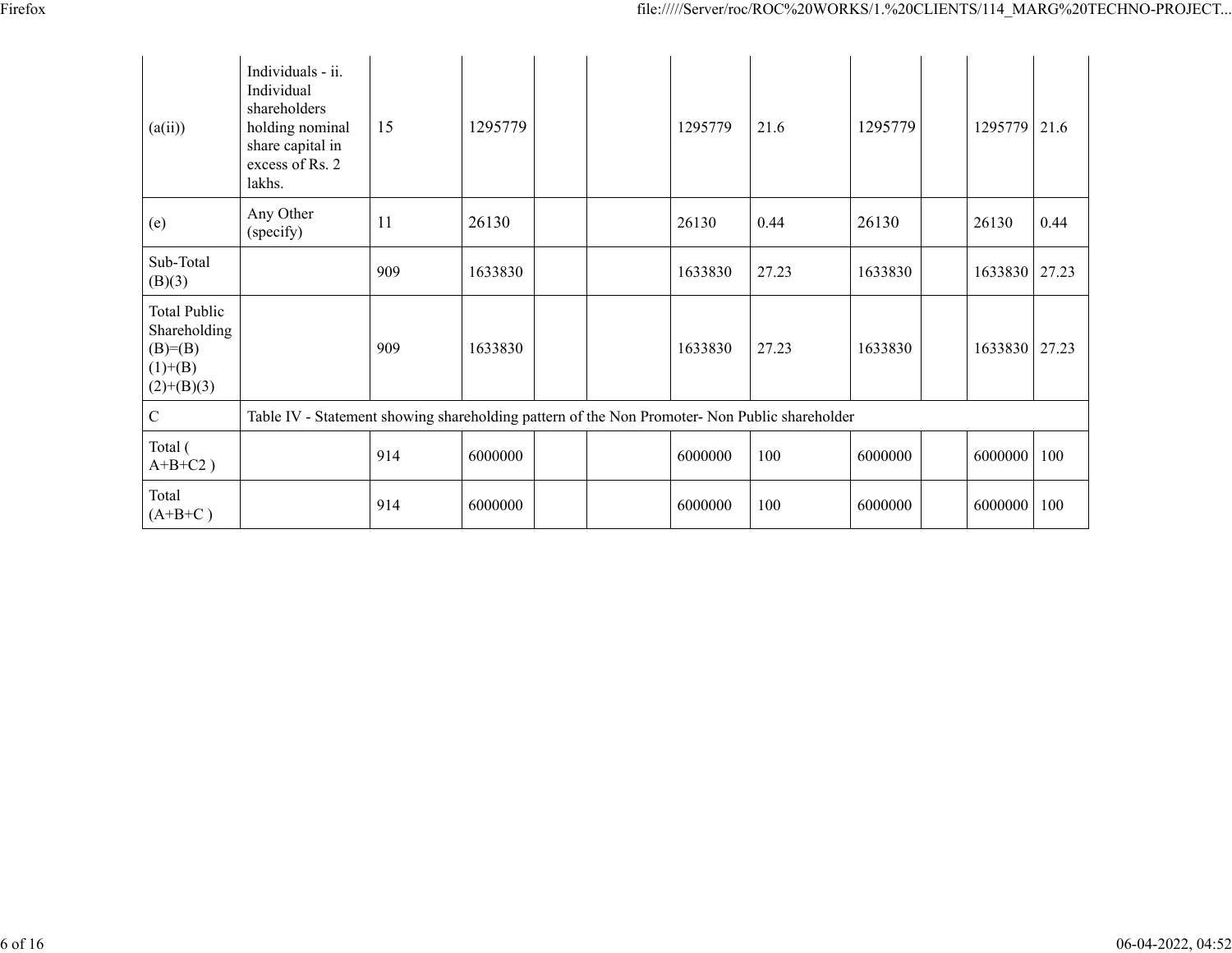|                                                                                          |                                                           |                                                                                      |                                                                             | Table II - Statement showing shareholding pattern of the Promoter and Promoter Group                       |                                                                         |                                        |                                                                               |                                                |                                       |  |
|------------------------------------------------------------------------------------------|-----------------------------------------------------------|--------------------------------------------------------------------------------------|-----------------------------------------------------------------------------|------------------------------------------------------------------------------------------------------------|-------------------------------------------------------------------------|----------------------------------------|-------------------------------------------------------------------------------|------------------------------------------------|---------------------------------------|--|
| Sr.                                                                                      | No. Of Shares<br>Underlying<br>Outstanding<br>convertible | No. of Shares<br>Underlying<br>Outstanding                                           | No. Of Shares<br>Underlying<br>Outstanding<br>convertible<br>securities and | Shareholding, as a<br>% assuming full<br>conversion of<br>convertible<br>securities (as a<br>percentage of |                                                                         | Number of<br>Locked in<br>shares (XII) | Number of<br><b>Shares</b><br>pledged or<br>otherwise<br>encumbered<br>(XIII) |                                                | Number of<br>equity shares<br>held in |  |
|                                                                                          | securities $(X)$                                          | Warrants (Xi)                                                                        | No. Of<br>Warrants (Xi)<br>(a)                                              | diluted share<br>capital) (XI)=<br>$(VII)+(X)$ As a %<br>of $(A+B+C2)$                                     | As a $%$<br>No.<br>of total<br>Shares<br>(a)<br>$\text{held}(\text{b})$ |                                        | No.<br>(a)                                                                    | As a %<br>of total<br><b>Shares</b><br>held(b) | dematerialized<br>form $(XIV)$        |  |
| $\boldsymbol{\mathsf{A}}$                                                                |                                                           | Table II - Statement showing shareholding pattern of the Promoter and Promoter Group |                                                                             |                                                                                                            |                                                                         |                                        |                                                                               |                                                |                                       |  |
| (1)                                                                                      | Indian                                                    |                                                                                      |                                                                             |                                                                                                            |                                                                         |                                        |                                                                               |                                                |                                       |  |
| (a)                                                                                      |                                                           |                                                                                      |                                                                             | 72.77                                                                                                      |                                                                         |                                        |                                                                               |                                                | 4366170                               |  |
| Sub-Total<br>(A)(1)                                                                      |                                                           |                                                                                      |                                                                             | 72.77                                                                                                      |                                                                         |                                        |                                                                               |                                                | 4366170                               |  |
| (2)                                                                                      | Foreign                                                   |                                                                                      |                                                                             |                                                                                                            |                                                                         |                                        |                                                                               |                                                |                                       |  |
| Total<br>Shareholding of<br>Promoter and<br>Promoter Group<br>$(A)= (A)$<br>$(1)+(A)(2)$ |                                                           |                                                                                      |                                                                             | 72.77                                                                                                      |                                                                         |                                        |                                                                               |                                                | 4366170                               |  |
| $\, {\bf B}$                                                                             |                                                           |                                                                                      |                                                                             | Table III - Statement showing shareholding pattern of the Public shareholder                               |                                                                         |                                        |                                                                               |                                                |                                       |  |
| (1)                                                                                      | Institutions                                              |                                                                                      |                                                                             |                                                                                                            |                                                                         |                                        |                                                                               |                                                |                                       |  |
| (3)                                                                                      | Non-institutions                                          |                                                                                      |                                                                             |                                                                                                            |                                                                         |                                        |                                                                               |                                                |                                       |  |
| (a(i))                                                                                   |                                                           | 5.2<br>234121                                                                        |                                                                             |                                                                                                            |                                                                         |                                        |                                                                               |                                                |                                       |  |
| (a(ii))                                                                                  |                                                           |                                                                                      |                                                                             | 21.6                                                                                                       |                                                                         |                                        |                                                                               |                                                | 1295779                               |  |
| (e)                                                                                      |                                                           |                                                                                      |                                                                             | 0.44                                                                                                       |                                                                         |                                        |                                                                               |                                                | 26130                                 |  |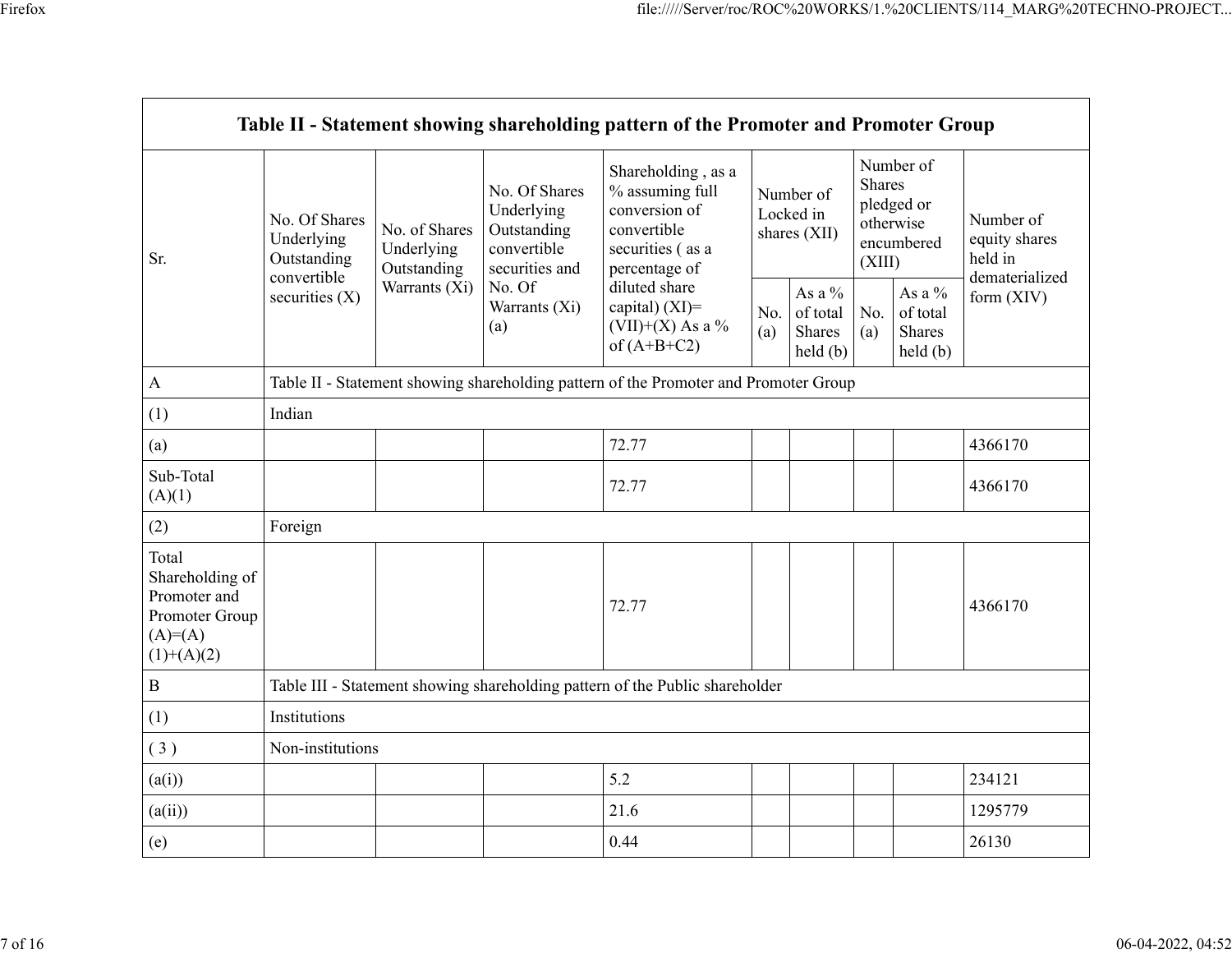| Sub-Total<br>(B)(3)                                                      |  | 27.23                                                                                         |  |  | 1556030 |
|--------------------------------------------------------------------------|--|-----------------------------------------------------------------------------------------------|--|--|---------|
| <b>Total Public</b><br>Shareholding<br>$(B)= (B)(1)+(B)$<br>$(2)+(B)(3)$ |  | 27.23                                                                                         |  |  | 1556030 |
| $\mathcal{C}$                                                            |  | Table IV - Statement showing shareholding pattern of the Non Promoter- Non Public shareholder |  |  |         |
| Total (<br>$A+B+C2$ )                                                    |  | 100                                                                                           |  |  | 5922200 |
| Total $(A+B+C)$                                                          |  | 100                                                                                           |  |  | 5922200 |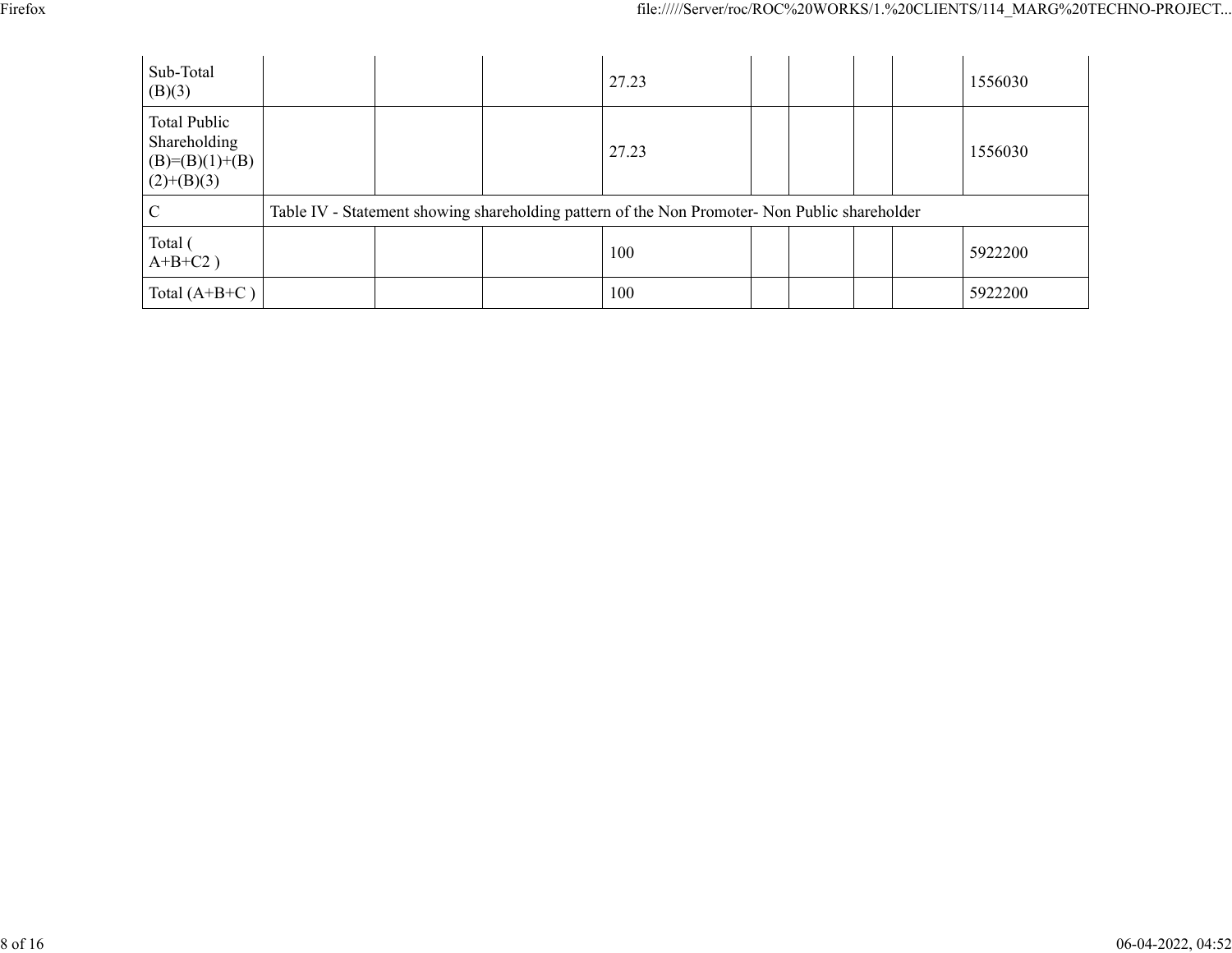| <b>Individuals/Hindu undivided Family</b>                                                                            |                                                               |                                                |                                               |                             |                                       |                          |  |  |  |  |
|----------------------------------------------------------------------------------------------------------------------|---------------------------------------------------------------|------------------------------------------------|-----------------------------------------------|-----------------------------|---------------------------------------|--------------------------|--|--|--|--|
| Searial No.                                                                                                          | $\mathbf{1}$                                                  | $\overline{2}$                                 | $\overline{3}$                                | $\overline{4}$              | 5                                     |                          |  |  |  |  |
| Name of the<br>Shareholders (I)                                                                                      | <b>DHANANJAY</b><br><b>KAKKAT NAIR</b>                        | <b>REEMA</b><br><b>MADHAVAN</b><br><b>NAIR</b> | <b>ARUN</b><br><b>MADHAVAN</b><br><b>NAIR</b> | <b>AKHIL</b><br><b>NAIR</b> | <b>MADHAVAN</b><br><b>KAKKAT NAIR</b> | Click here to<br>go back |  |  |  |  |
| PAN(II)                                                                                                              | AAIPN4604M                                                    | AAJPN9650N                                     | AMAPN6832F                                    | AXRPN2910J                  | AAVPN0170D                            | Total                    |  |  |  |  |
| No. of fully paid<br>up equity shares<br>held (IV)                                                                   | 654310                                                        | 616860                                         | 1130500                                       | 1018190                     | 946310                                | 4366170                  |  |  |  |  |
| No. Of Partly paid-<br>up equity shares<br>held(V)                                                                   |                                                               |                                                |                                               |                             |                                       |                          |  |  |  |  |
| No. Of shares<br>underlying<br>Depository<br>Receipts (VI)                                                           |                                                               |                                                |                                               |                             |                                       |                          |  |  |  |  |
| Total nos. shares<br>$\text{held (VII)} =$<br>$(IV)+(V)+(VI)$                                                        | 654310                                                        | 616860                                         | 1130500                                       | 1018190                     | 946310                                | 4366170                  |  |  |  |  |
| Shareholding as a<br>% of total no. of<br>shares (calculated<br>as per SCRR,<br>1957) (VIII) As a<br>% of $(A+B+C2)$ | 10.91                                                         | 10.28                                          | 18.84                                         | 16.97                       | 15.77                                 | 72.77                    |  |  |  |  |
|                                                                                                                      | Number of Voting Rights held in each class of securities (IX) |                                                |                                               |                             |                                       |                          |  |  |  |  |
| Class eg:X                                                                                                           | 654310                                                        | 616860                                         | 1130500                                       | 1018190                     | 946310                                | 4366170                  |  |  |  |  |
| Class eg:y                                                                                                           |                                                               |                                                |                                               |                             |                                       |                          |  |  |  |  |
| Total                                                                                                                | 654310                                                        | 616860                                         | 1130500                                       | 1018190                     | 946310                                | 4366170                  |  |  |  |  |
| Total as a % of<br>Total Voting rights                                                                               | 10.91                                                         | 10.28                                          | 18.84                                         | 16.97                       | 15.77                                 | 72.77                    |  |  |  |  |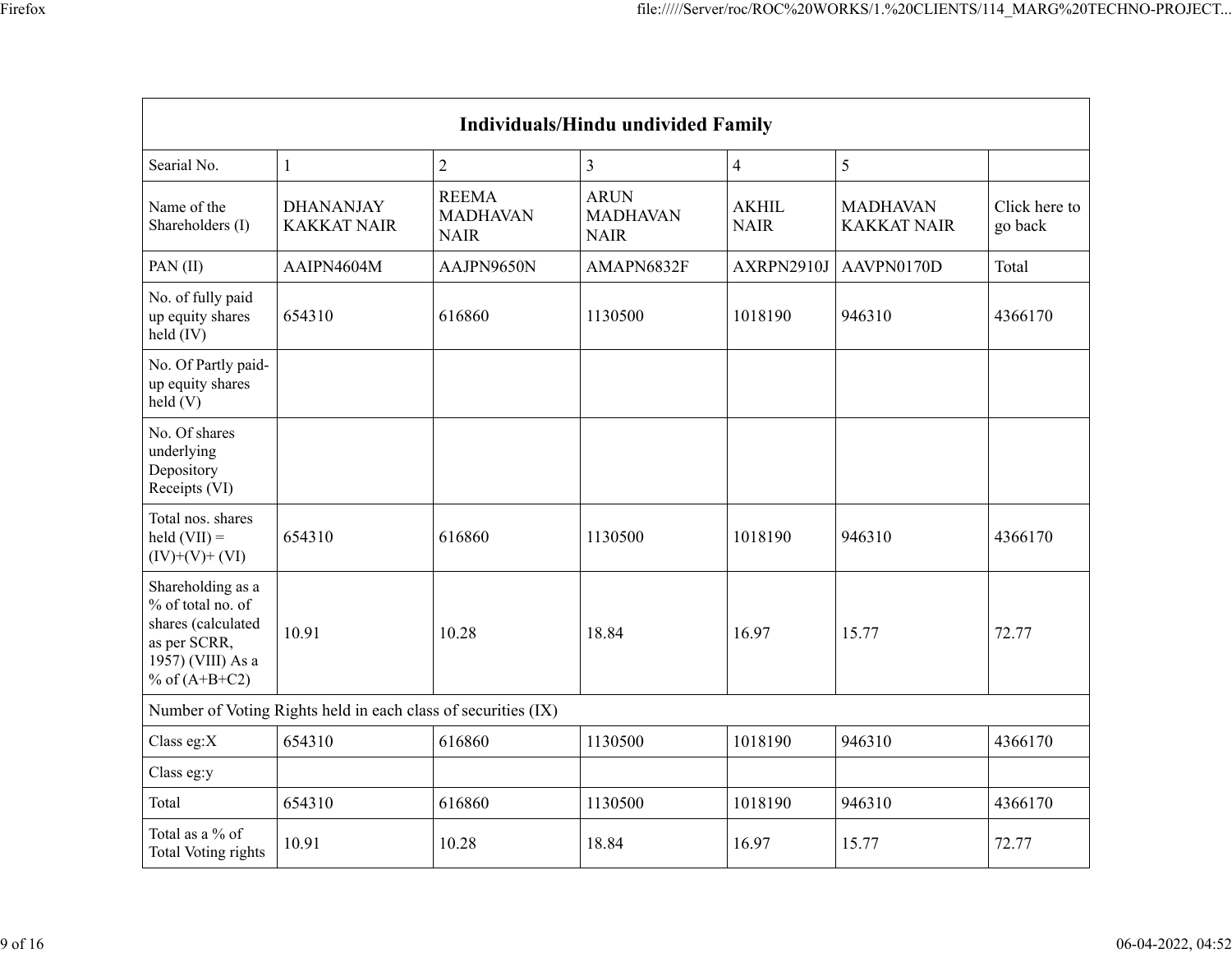| No. Of Shares<br>Underlying<br>Outstanding<br>convertible<br>securities $(X)$                                                                                                              |                                                         |        |         |         |        |         |
|--------------------------------------------------------------------------------------------------------------------------------------------------------------------------------------------|---------------------------------------------------------|--------|---------|---------|--------|---------|
| No. of Shares<br>Underlying<br>Outstanding<br>Warrants (Xi)                                                                                                                                |                                                         |        |         |         |        |         |
| No. Of Shares<br>Underlying<br>Outstanding<br>convertible<br>securities and No.<br>Of Warrants (Xi)<br>(a)                                                                                 |                                                         |        |         |         |        |         |
| Shareholding, as a<br>% assuming full<br>conversion of<br>convertible<br>securities (as a<br>percentage of<br>diluted share<br>capital) $(XI)=$<br>$(VII)+(Xi)(a)$ As a<br>% of $(A+B+C2)$ | 10.91                                                   | 10.28  | 18.84   | 16.97   | 15.77  | 72.77   |
| Number of Locked in shares (XII)                                                                                                                                                           |                                                         |        |         |         |        |         |
| No. $(a)$                                                                                                                                                                                  |                                                         |        |         |         |        |         |
| As a % of total<br>Shares held (b)                                                                                                                                                         |                                                         |        |         |         |        |         |
|                                                                                                                                                                                            | Number of Shares pledged or otherwise encumbered (XIII) |        |         |         |        |         |
| No. $(a)$                                                                                                                                                                                  |                                                         |        |         |         |        |         |
| As a % of total<br>Shares held (b)                                                                                                                                                         |                                                         |        |         |         |        |         |
| Number of equity<br>shares held in<br>dematerialized<br>form (XIV)                                                                                                                         | 654310                                                  | 616860 | 1130500 | 1018190 | 946310 | 4366170 |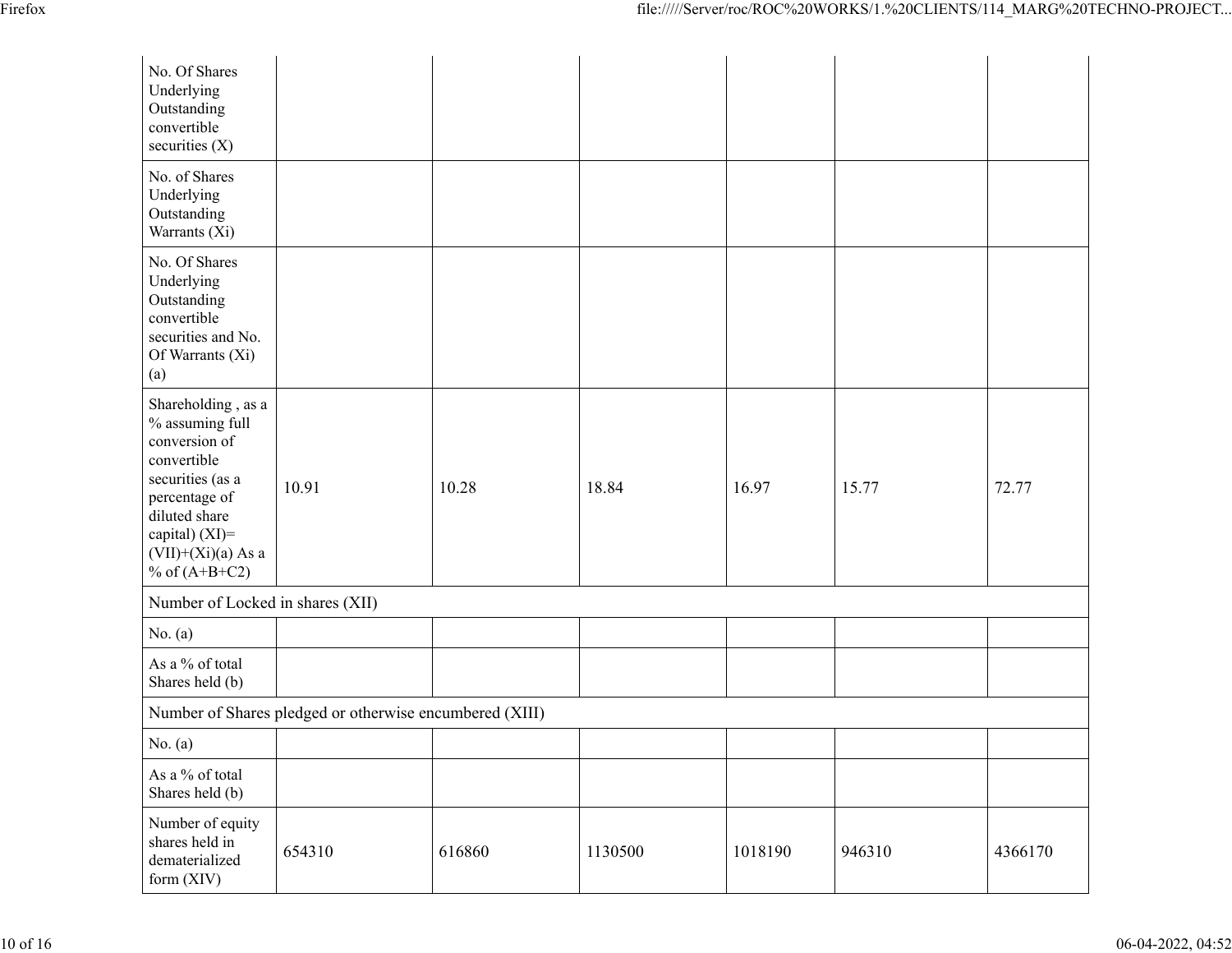| Reason for not providing PAN    |          |          |          |          |          |  |
|---------------------------------|----------|----------|----------|----------|----------|--|
| Reason for not<br>providing PAN |          |          |          |          |          |  |
| Shareholder type                | Promoter | Promoter | Promoter | Promoter | Promoter |  |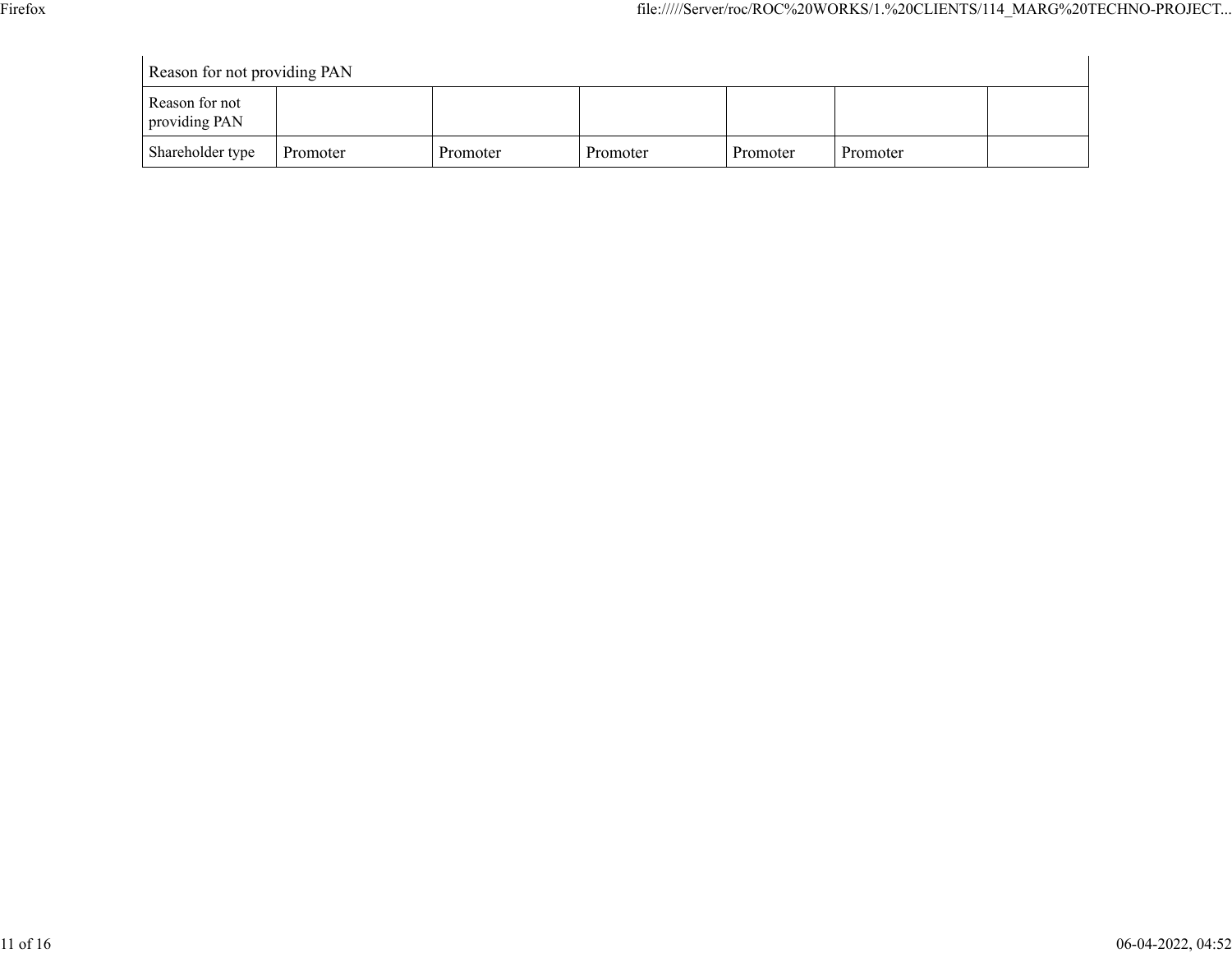|                                                                                                                      | Individuals - ii. Individual shareholders holding nominal share capital in excess of Rs. 2 lakhs. |                                                       |                              |                                |                                             |                                          |
|----------------------------------------------------------------------------------------------------------------------|---------------------------------------------------------------------------------------------------|-------------------------------------------------------|------------------------------|--------------------------------|---------------------------------------------|------------------------------------------|
| Searial No.                                                                                                          | $\mathbf{1}$                                                                                      | $\overline{2}$                                        | $\overline{3}$               | $\overline{4}$                 | 5                                           | 6                                        |
| Name of the<br>Shareholders (I)                                                                                      | <b>NIRMALA</b><br><b>RAMCHANDRAN</b>                                                              | <b>THAKORBHAI</b><br><b>VINUBHAI</b><br><b>MISTRY</b> | <b>RIA</b><br><b>CHUMMAR</b> | <b>JITHA</b><br><b>CHUMMAR</b> | <b>RAJESH</b><br><b>NARAYANAN</b><br>PILLAI | <b>SHITAL</b><br><b>RAJESH</b><br>PILLAI |
| PAN(II)                                                                                                              | AAXPP0464A                                                                                        | AOQPM2375C                                            | ANNPC5780F                   | AEYPC0450J                     | AGWPP4180A                                  | AHEPP9337Q                               |
| No. of fully paid<br>up equity shares<br>held (IV)                                                                   | 168000                                                                                            | 126997                                                | 98068                        | 63926                          | 305900                                      | 235920                                   |
| No. Of Partly paid-<br>up equity shares<br>held(V)                                                                   |                                                                                                   |                                                       |                              |                                |                                             |                                          |
| No. Of shares<br>underlying<br>Depository<br>Receipts (VI)                                                           |                                                                                                   |                                                       |                              |                                |                                             |                                          |
| Total nos. shares<br>$\text{held (VII)} =$<br>$(IV)+(V)+(VI)$                                                        | 168000                                                                                            | 126997                                                | 98068                        | 63926                          | 305900                                      | 235920                                   |
| Shareholding as a<br>% of total no. of<br>shares (calculated<br>as per SCRR,<br>1957) (VIII) As a<br>% of $(A+B+C2)$ | 2.8                                                                                               | 2.12                                                  | 1.63                         | 1.07                           | 5.1                                         | 3.93                                     |
|                                                                                                                      | Number of Voting Rights held in each class of securities (IX)                                     |                                                       |                              |                                |                                             |                                          |
| Class eg: X                                                                                                          | 168000                                                                                            | 126997                                                | 98068                        | 63926                          | 305900                                      | 235920                                   |
| Class eg:y                                                                                                           |                                                                                                   |                                                       |                              |                                |                                             |                                          |
| Total                                                                                                                | 168000                                                                                            | 126997                                                | 98068                        | 63926                          | 305900                                      | 235920                                   |
| Total as a % of<br><b>Total Voting rights</b>                                                                        | 2.8                                                                                               | 2.12                                                  | 1.63                         | 1.07                           | 5.1                                         | 3.93                                     |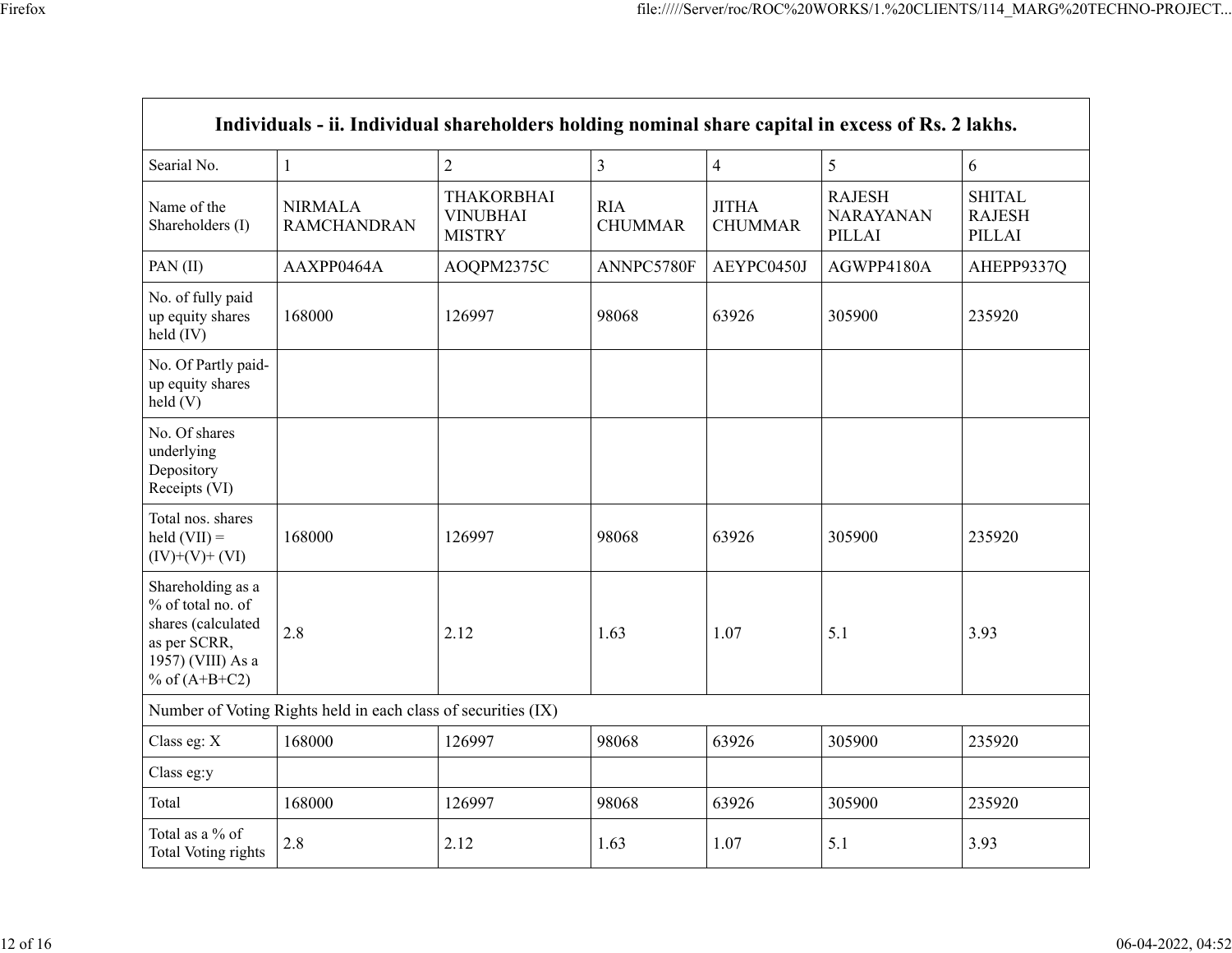| No. Of Shares<br>Underlying<br>Outstanding<br>convertible<br>securities $(X)$                                                                                                           |        |        |       |       |        |        |  |
|-----------------------------------------------------------------------------------------------------------------------------------------------------------------------------------------|--------|--------|-------|-------|--------|--------|--|
| No. of Shares<br>Underlying<br>Outstanding<br>Warrants (Xi)                                                                                                                             |        |        |       |       |        |        |  |
| No. Of Shares<br>Underlying<br>Outstanding<br>convertible<br>securities and No.<br>Of Warrants (Xi)<br>(a)                                                                              |        |        |       |       |        |        |  |
| Shareholding, as a<br>% assuming full<br>conversion of<br>convertible<br>securities (as a<br>percentage of<br>diluted share<br>capital) $(XI)$ =<br>$(VII)+(X)$ As a %<br>of $(A+B+C2)$ | 2.8    | 2.12   | 1.63  | 1.07  | 5.1    | 3.93   |  |
| Number of Locked in shares (XII)                                                                                                                                                        |        |        |       |       |        |        |  |
| No. $(a)$                                                                                                                                                                               |        |        |       |       |        |        |  |
| As a % of total<br>Shares held (b)                                                                                                                                                      |        |        |       |       |        |        |  |
| Number of equity<br>shares held in<br>dematerialized<br>form $(XIV)$                                                                                                                    | 168000 | 126997 | 98068 | 63926 | 305900 | 235920 |  |
| Reason for not providing PAN                                                                                                                                                            |        |        |       |       |        |        |  |
| Reason for not<br>providing PAN                                                                                                                                                         |        |        |       |       |        |        |  |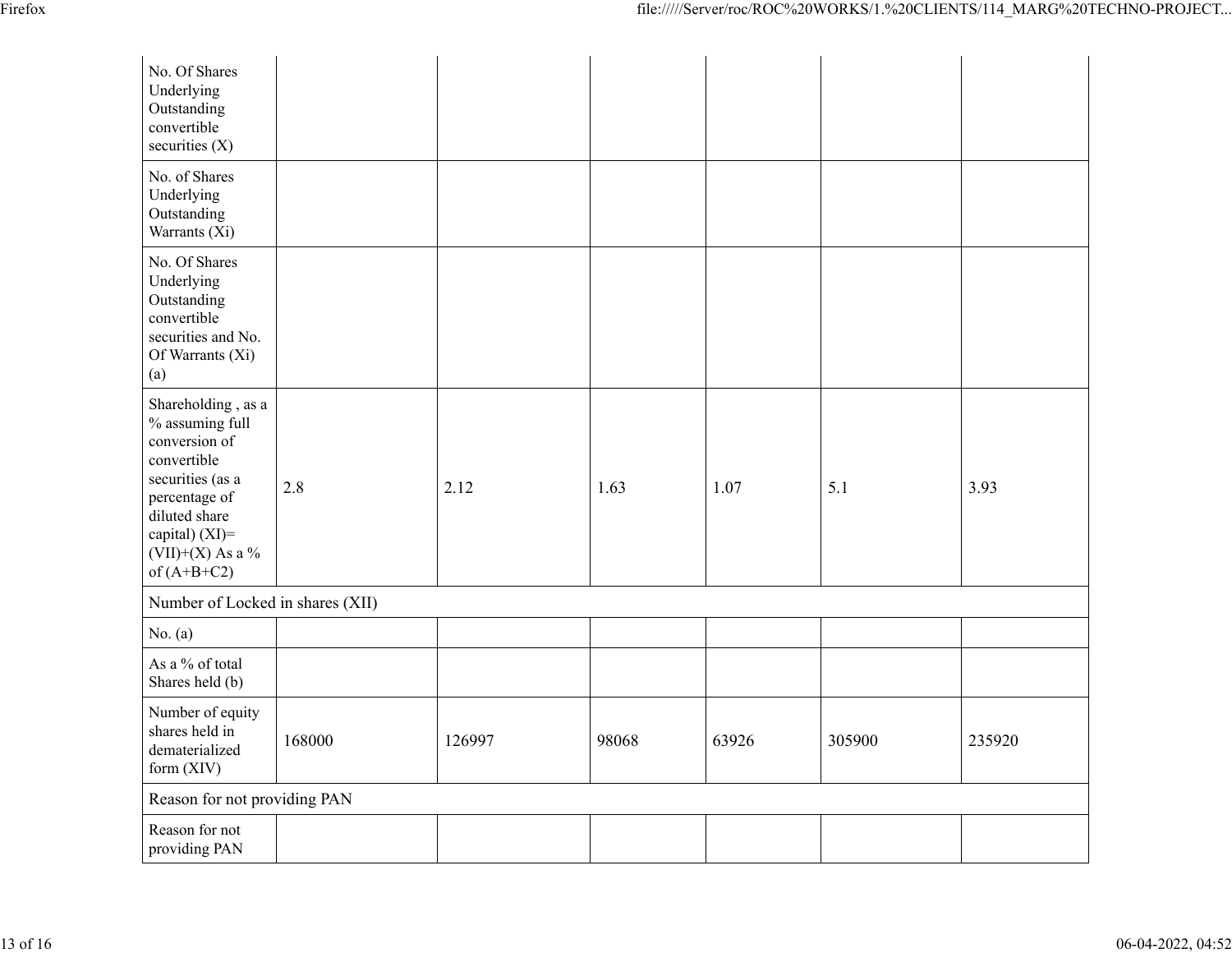$\mathbf{r}$ 

| Individuals - ii. Individual shareholders holding nominal share capital in excess of Rs. 2 lakhs.                    |                       |  |  |  |  |
|----------------------------------------------------------------------------------------------------------------------|-----------------------|--|--|--|--|
| Searial No.                                                                                                          |                       |  |  |  |  |
| Name of the<br>Shareholders (I)                                                                                      | Click here to go back |  |  |  |  |
| PAN(II)                                                                                                              | Total                 |  |  |  |  |
| No. of fully paid<br>up equity shares<br>held (IV)                                                                   | 998811                |  |  |  |  |
| No. Of Partly paid-<br>up equity shares<br>held(V)                                                                   |                       |  |  |  |  |
| No. Of shares<br>underlying<br>Depository<br>Receipts (VI)                                                           |                       |  |  |  |  |
| Total nos. shares<br>$\text{held (VII)} =$<br>$(IV)+(V)+(VI)$                                                        | 998811                |  |  |  |  |
| Shareholding as a<br>% of total no. of<br>shares (calculated<br>as per SCRR,<br>1957) (VIII) As a<br>% of $(A+B+C2)$ | 16.65                 |  |  |  |  |
| Number of Voting Rights held in each class of securities (IX)                                                        |                       |  |  |  |  |
| Class eg: X                                                                                                          | 998811                |  |  |  |  |
| Class eg:y                                                                                                           |                       |  |  |  |  |
| Total                                                                                                                | 998811                |  |  |  |  |
| Total as a % of<br><b>Total Voting rights</b>                                                                        | 16.65                 |  |  |  |  |
| No. Of Shares<br>Underlying                                                                                          |                       |  |  |  |  |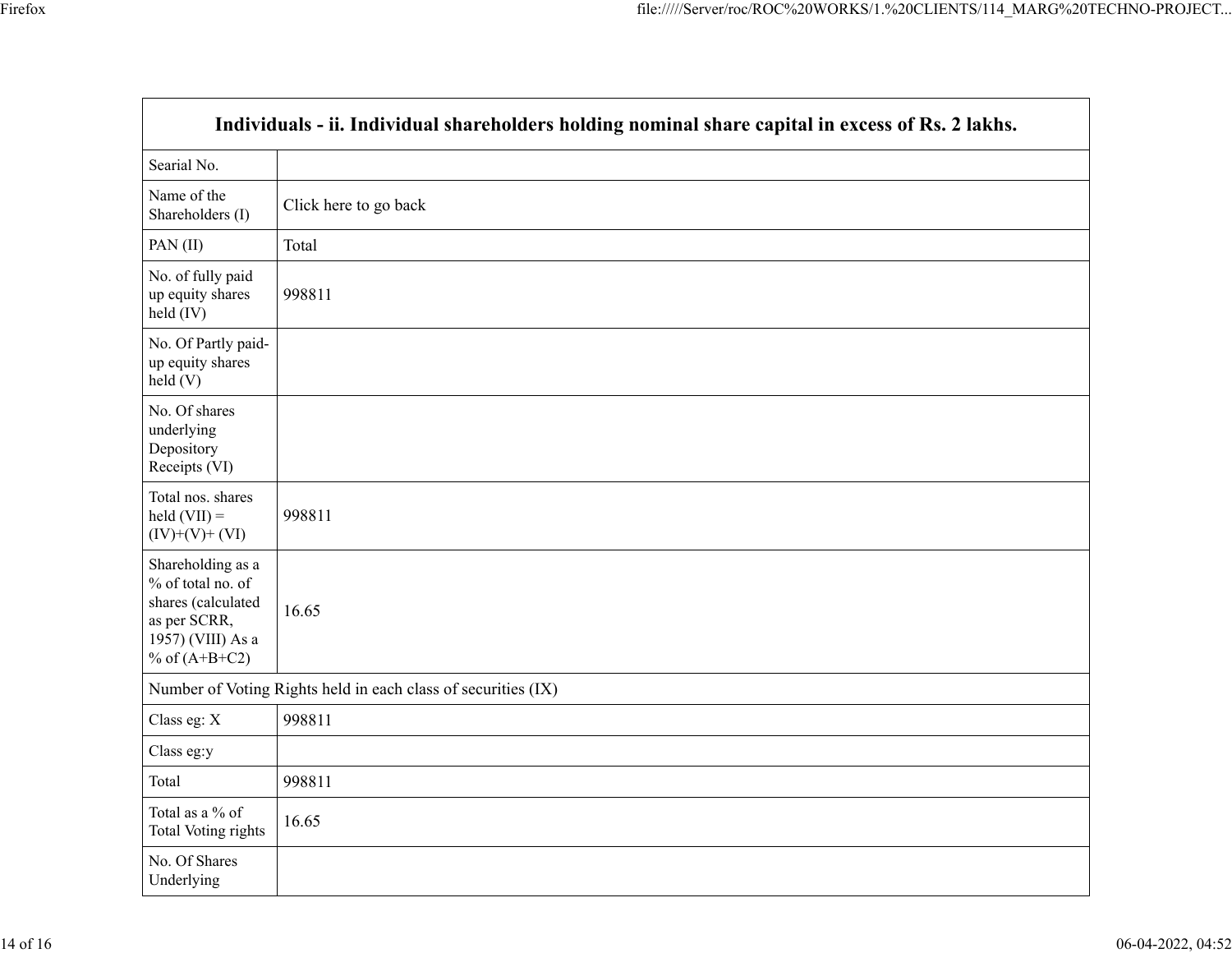| Outstanding<br>convertible<br>securities $(X)$                                                                                                                                       |        |  |  |  |
|--------------------------------------------------------------------------------------------------------------------------------------------------------------------------------------|--------|--|--|--|
| No. of Shares<br>Underlying<br>Outstanding<br>Warrants (Xi)                                                                                                                          |        |  |  |  |
| No. Of Shares<br>Underlying<br>Outstanding<br>convertible<br>securities and No.<br>Of Warrants (Xi)<br>(a)                                                                           |        |  |  |  |
| Shareholding, as a<br>% assuming full<br>conversion of<br>convertible<br>securities (as a<br>percentage of<br>diluted share<br>capital) (XI)=<br>$(VII)+(X)$ As a %<br>of $(A+B+C2)$ | 16.65  |  |  |  |
| Number of Locked in shares (XII)                                                                                                                                                     |        |  |  |  |
| No. $(a)$                                                                                                                                                                            |        |  |  |  |
| As a % of total<br>Shares held (b)                                                                                                                                                   |        |  |  |  |
| Number of equity<br>shares held in<br>dematerialized<br>form (XIV)                                                                                                                   | 998811 |  |  |  |
| Reason for not providing PAN                                                                                                                                                         |        |  |  |  |
| Reason for not<br>providing PAN                                                                                                                                                      |        |  |  |  |